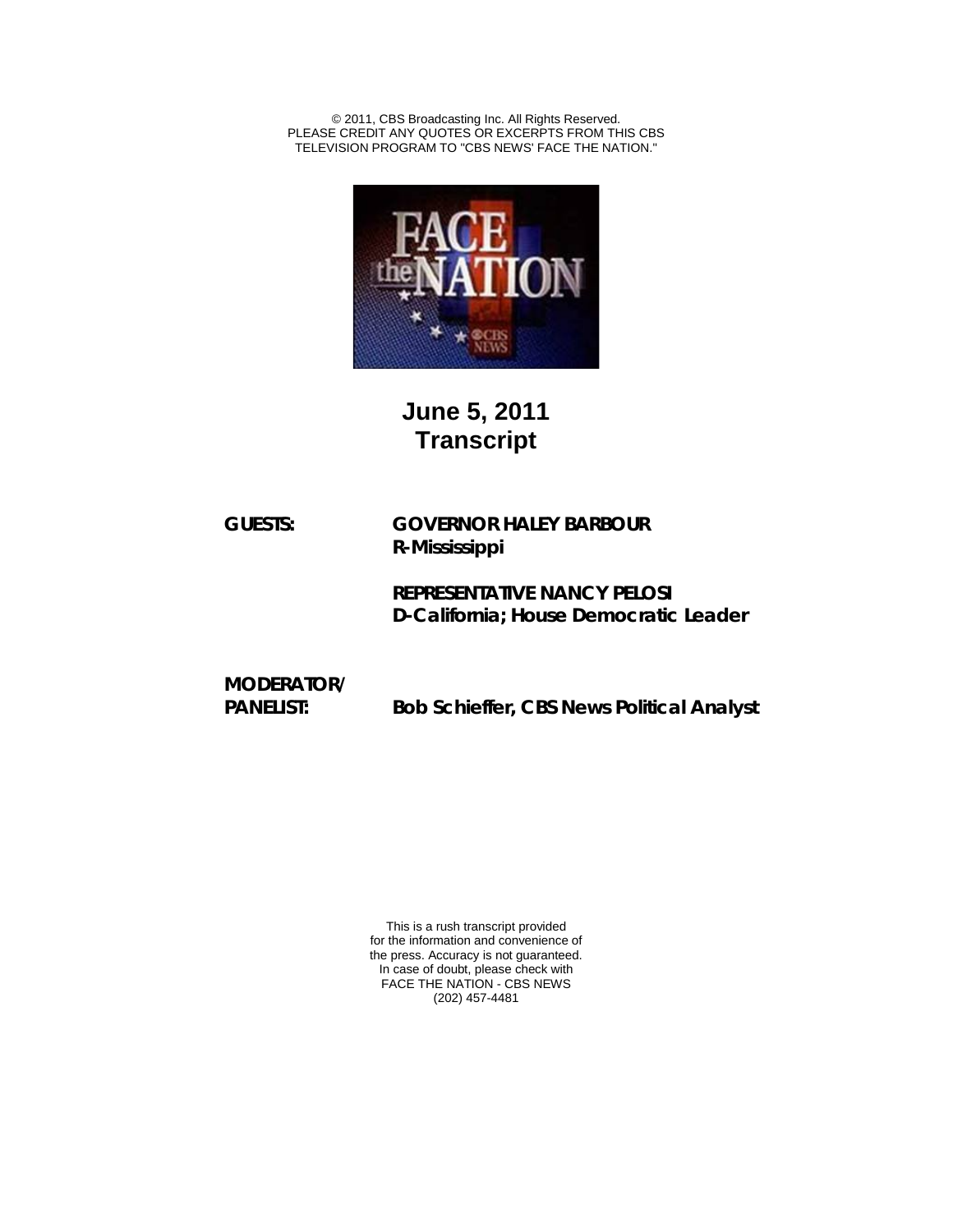## **TRANSCRIPT**

BOB SCHIEFFER: Today on FACE THE NATION, the White House scrambles to explain a bad economy and Republicans look for a candidate that at least they can like.

PRESIDENT BARACK OBAMA: There are always going to be bumps on the road to recovery.

BOB SCHIEFFER: He got that right. Unemployment ticked up again. Food and gas prices are high. The housing market sunk even lower and the stock market tumbled. Democrats are trying to explain.

REPRESENTATIVE NANCY PELOSI (D-California/House Democratic Leader): Well, I think we have to take a careful look at those figures.

BOB SCHIEFFER: Republicans said it was all the fault of the President.

MITT ROMNEY: When he took office, the economy was in recession and he made it worse.

BOB SCHIEFFER: In a busy week on the campaign trail, Romney made it official he's in as Sarah Palin took a vacation, went on the ultimate ego trip or launched her own campaign. No one seemed quite sure which. What did seem clear at least according to the polls is that Republicans aren't all that enamored with any of their candidates, which prompted Mississippi Governor Haley Barbour to say this.

GOVERNOR HALEY BARBOUR (R-Mississippi): We're not going to purity. We're not going to have a perfect candidate.

BOB SCHIEFFER: We'll hear from both sides today--from the left, House Democratic leader Nancy Pelosi; and from the right, Republican Governor Haley Barbour.

It's all ahead on FACE THE NATION.

ANNOUNCER: FACE THE NATION with CBS News chief Washington correspondent Bob Schieffer. And now from Washington, Bob Schieffer.

BOB SCHIEFFER: Good morning and welcome to FACE THE NATION. Mississippi Governor Haley Barbour joins us this morning in the city. Oh, Governor, welcome. We're always glad to see you here. Got some very bad economic numbers this week. Do you think this country is headed for another recession? Some people are saying a double-dip recession.

GOVERNOR HALEY BARBOUR: Well, certainly a possibility because the policies of this administration are bad for the economy. And frankly, while this administration has been great for Wall Street, Main Street has never really gotten out of the last recession. It's very hard to tell the difference for small business, even though the New York banks have done great.

BOB SCHIEFFER: Somebody told me that you actually said this week you think that the President is trying to drive up energy policy, energy prices on purpose. Did you say that?

GOVERNOR HALEY BARBOUR: No question about that. I mean, this administration's policies clearly have been to drive up the cost of energy, so Americans would use less of it. That's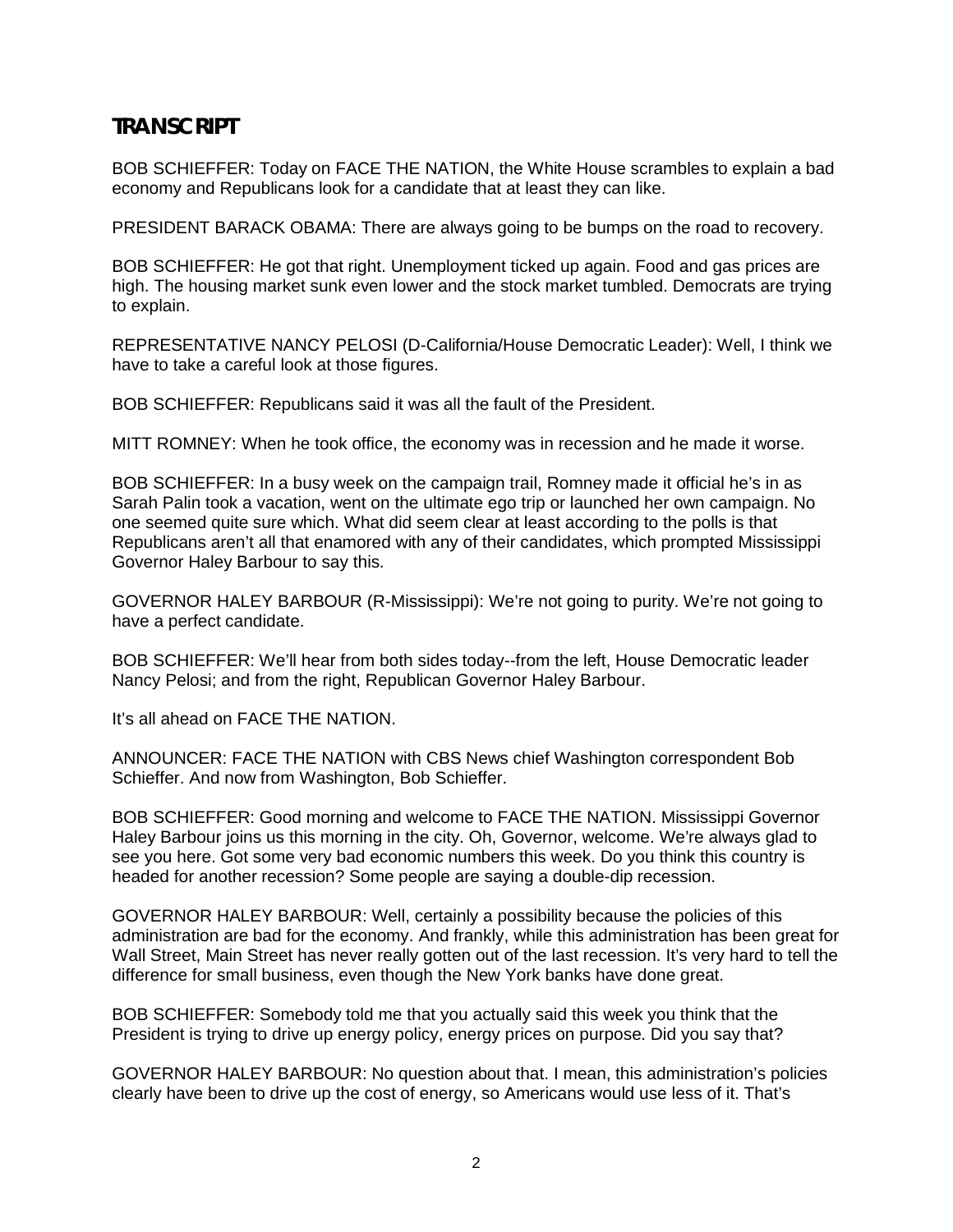environmental policy. That's not energy policy. But that's their policy. They think it will give you less pollution. Make these alternative energy sources-- excuse me, Bob, more competitive. When-- when Barack Obama became president, gasoline was about a dollar eighty a gallon. And now it's up to four dollars a gallon. Why should we be surprised when his secretary of energy said in 2008, Steven Chu, what we really need in the United States is to get the price of gas up to where it in Europe.

BOB SCHIEFFER (overlapping): Well, you--

GOVERNOR HALEY BARBOUR: Well, we may need that in Berkeley but we don't need that in Biloxi, I can tell you that.

BOB SCHIEFFER: I've-- I've-- I've-- I've got to say governor, I've heard a lot of people give a lot of different reasons that energy prices have gone up but I believe you must be the first to say, he did it on purpose.

GOVERNOR HALEY BARBOUR: No, I don't think that at all. Barack Obama told the San Francisco Chronicle in 2008, under my cap-and-trade plan, you-- the electricity rates will necessarily skyrocket. Not my words Barack Obama's words--necessarily skyrocket. Now why would you try to push a cap-and-trade tax through to drive up the cost of electricity? Well, because they believe it will mean we'll use less electricity. There'll be less emissions. And so, I don't-- I don't back off from that one iota. And it is hurting the economy. The-- energy is a hundred percent of the economy. Energy is the life blood of the economy. That they've tried to raise the price of oil, they've tried to raise taxes, they've tried to raise the price of coal, they've tried to make it harder to get permits. So I don't-- I don't think there's any question that this is the policy of this administration.

BOB SCHIEFFER: All right. It's been a very busy week in politics. Mitt Romney made it official, he is running. Sarah Palin got a lot of attention. I'm not sure anybody but Sarah Palin knows exactly what it is that she's up to. But, governor, a Pew Research/Washington Post poll had some fairly stunning findings. And I want to run these by you. When Republicans, not just voters in general, but when Republicans were asked what word they would use to describe the Republican field so far, the word they used most often was "unimpressed," followed by "disappointed" and "weak." The word "good" did come in fourth but it was followed by "incompetent," "pathetic," "unqualified," "not interested" and "idiots." Four Republicans in ten, thirty-seven percent used negative words to describe the Republican field, only twenty-two percent used positive words. That tells me, governor, that no matter how bad this economy is, you've got some work to do here.

GOVERNOR HALEY BARBOUR: Well, you know, it reminds me of the last two times the country has elected Democrats as President. In the first half of 1991, if you'd asked people about Bill Clinton, those would probably have been some of the nicer things that they said about him after his speech at the 1988 Democratic National Convention. Yet, he became president. If you'd have asked about Barack Obama, they would have said who? I mean, the fact of the matter is, this field is-- includes some people who have been very successful as governors, a former speaker of the House, people who have been successful in business. But a lot of them are not very well known. And that's going to-- ask what presidential nominating contests are about. And as I say, Barack Obama came from nowhere zil at this time to being President. Bill Clinton came from not anybody saying anything nicer than that. I think the same thing can happen for us, if the election is about Obama's policies and the results of those policies. That's the key for the 2012 campaign for Republicans.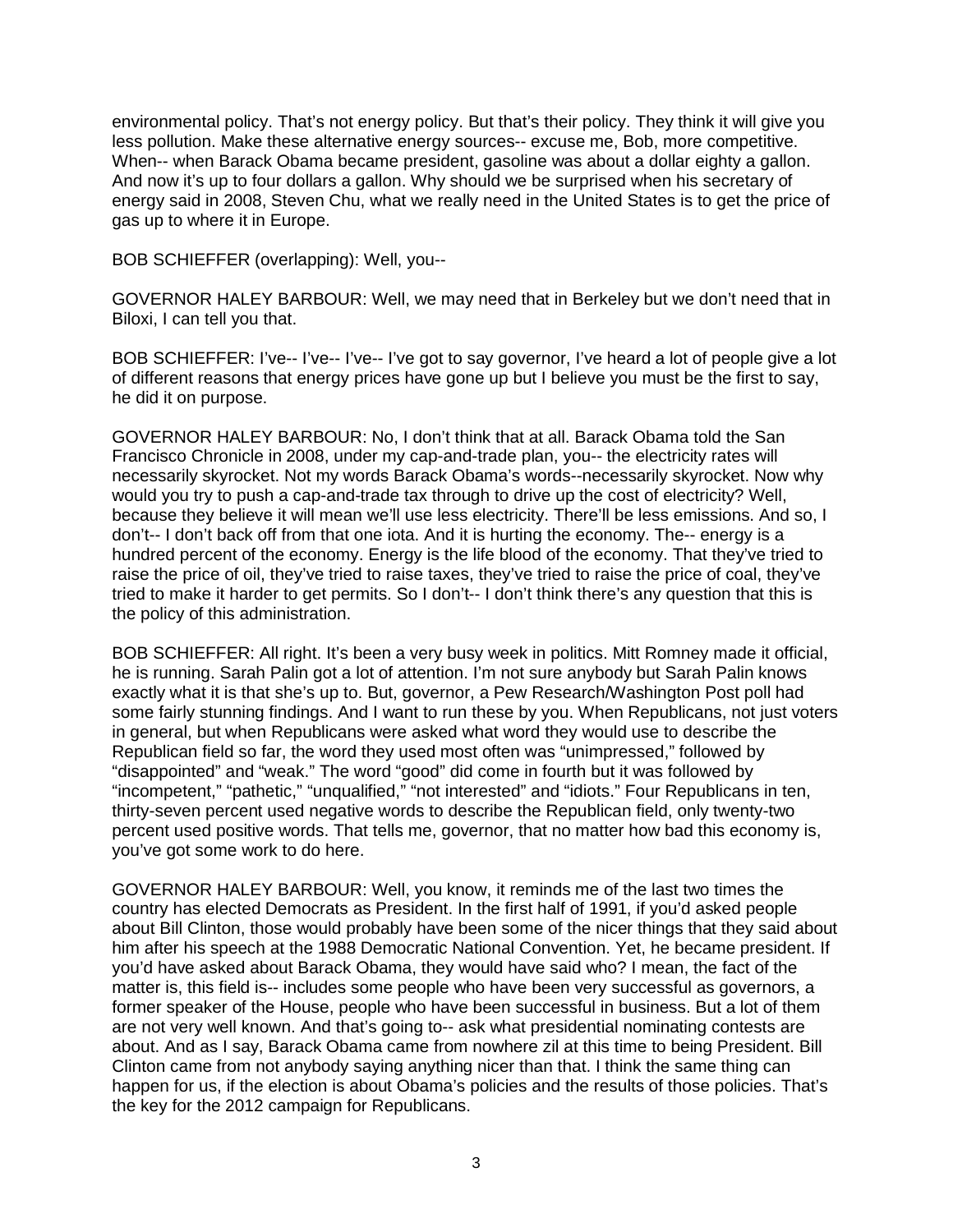BOB SCHIEFFER: But-- but-- you don't-- you're not concerned that-- that-- that the people in your own party don't seem satisfied with this field? I mean, do you think somebody else ought to get into this?

GOVERNOR HALEY BARBOUR: I think probably other people will get into this. I'm not sure the field is fully formed.

BOB SCHIEFFER (overlapping): Who do you think that will be?

GOVERNOR HALEY BARBOUR: But there are people talking about getting in-- Rick Perry, the governor of-- the governor of Texas. You mentioned Sarah Palin. I don't know if she's going to run. Jon Huntsman, governor from-- former governor from Utah. I don't know if he's going to run but there are other people who might get in. But this field will be more fully formed come fall and then we'll really start seeing what happens in the spring.

BOB SCHIEFFER: Well, what about Sarah Palin? You say she-- you don't know what she's going to do. If she did get in, could you ever envision yourself supporting a ticket that had Sarah Palin at the top?

GOVERNOR HALEY BARBOUR: If Barack Obama was the head of the other ticket, I could. There's no question about that. I mean, we look at the Obama policies. He wants to raise taxes when raises taxes would hurt the economy. When in fact, what we need in our country is economic growth and job creation. He pays lip service to that but his policies hurt that. Obamacare makes it harder to hire people. How do you hire people, Bob, if you don't know what your obligations and costs are going to be for health care. All this government spending, bigger government means a smaller economy. When government is sucking trillions of dollars out of the economy, there is no money on Main Street. I can tell you that. Wall Street may be doing all right but there's no money on Main Street. That's where the jobs come from. So policy after policy after policy makes it harder to create jobs and grow the economy in the Obama administration.

BOB SCHIEFFER: You-- you've made what you called a Dutch uncle speech to a religious group here in Washington, last week. And you told them, you said, "Look we're not going to find a perfect candidate." I want to play just a little of what you said here.

GOVERNOR HALEY BARBOUR (June 3): You need to start teaching this. And that is conservatives, religious people, small government people, we are not going to have purity, we are not going to have a perfect candidate. There's only one perfect person that ever walked on this earth. And-- and I ain't going to be another one in this election.

BOB SCHIEFFER: Why did you feel it necessary to say that?

GOVERNOR HALEY BARBOUR: It's always necessary to say that in primaries, because often times in primaries, you will see people will go to the person who is the most like them. That they think they agree with them on everything. And that's-- and that's the nature of primaries but at the end of the day, you've got to unite. Purity in politics is a loser. Unity in politics is a winner. And there are a lot of people who don't like some things about Haley Barbour. But I tell you what my old boss Ronald Reagan used say, "Remember fellow that agrees you with eighty percent of the time is your friend and ally, not some twenty percent traitor." And it was always amazing to people, how many people who didn't agree with Reagan on this issue or that issue, voted for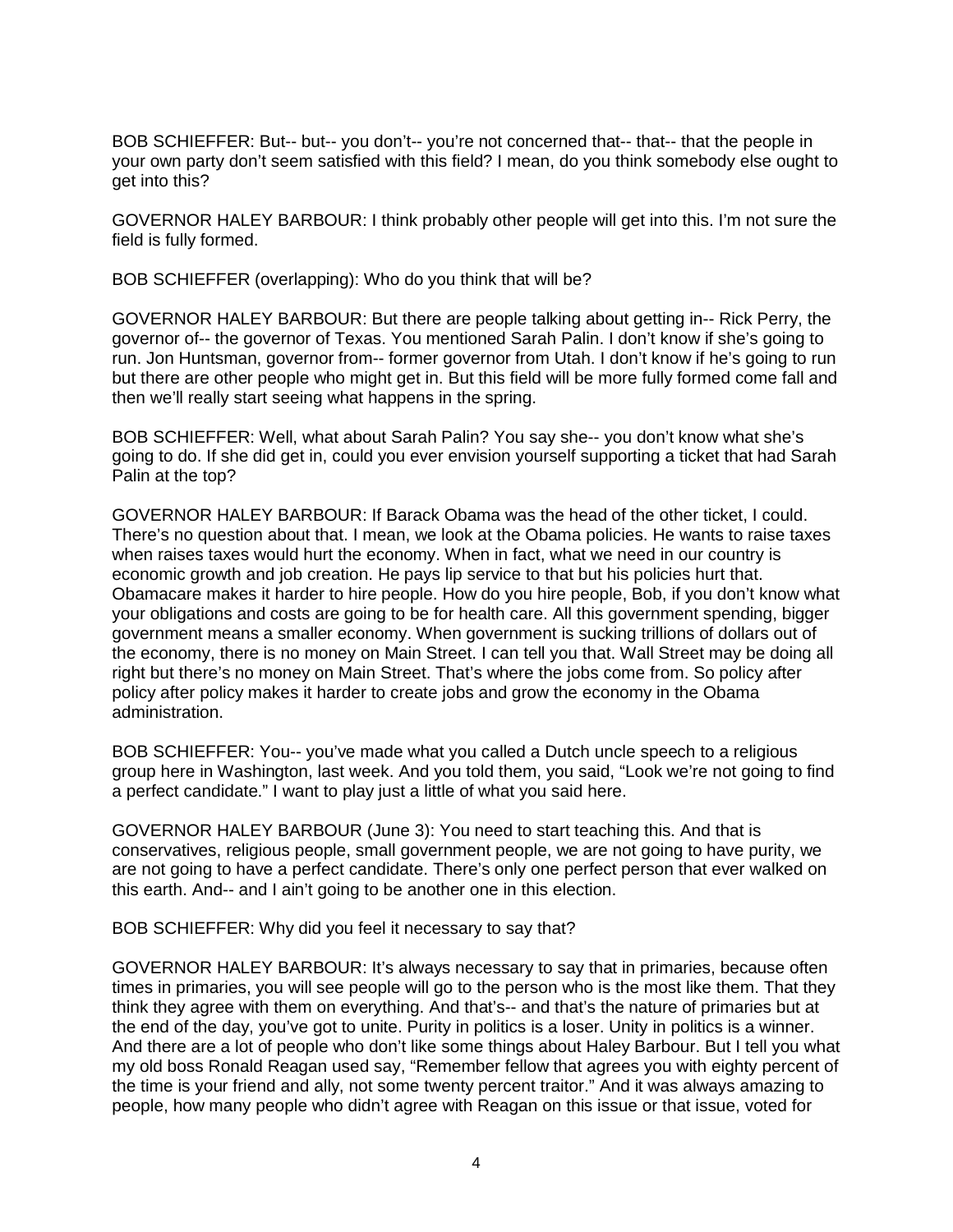him every time. We've got to be like that. I can remember George Wallace. I can remember Ross Perot. When people split off and they gave the left victory because they split the vote on the right, clearly happened in 1992.

BOB SCHIEFFER: Mm-Hm.

GOVERNOR HALEY BARBOUR: It happened in New York just last week. A phony Tea Party candidate, but somebody who got on the ticket is on the ballot as a Tea Party candidate got nine percent of the vote. It contributed to winning the (INDISTINCT).

BOB SCHIEFFER: You even said after that speech you were talking to little group of reporters. And you said, we may actually have to accept a candidate, it feels and says it's necessary to raise taxes.

GOVERNOR HALEY BARBOUR: Well, what I actually said was if a candidate becomes President and ha-- and feels like a good compromise is to take a tax increase and gets plenty in return, what I said was, remember, I work for Ronald Reagan. Ronald Reagan had to compromise on everything. Ronald Reagan put forward good policy. But at the end of the day, he took the best that we could get. I don't-- I think raising taxes is bad for the economy. I think it's the worst thing that we could do. But if you've got enough spending cuts, enough good policy, enough growth, would you take that as a compromise? Well, I wouldn't say I won't support somebody for President who would do that because, like Ronald Reagan, that maybe the best that we can get for the country.

BOB SCHIEFFER: Let me ask you about Medicare and what Paul Ryan said. He says I mean, I think everyone concedes, we're going to have to do something about Medicare, it's going to have to have some serious reforms, it's going to go broke in it's present state. But he says let's do away with Medicare and let's replace it with government-subsidized private insurance. Now when he said that, Democrats began licking their chops. They said, boy, I hope that that's what the Republicans are going to run on because we can beat them on that. Can Republicans run on that and win or do you have to make some modifications to that, governor?

GOVERNOR HALEY BARBOUR: Let's-- let's start at the beginning of what you said. Unfortunately, while Barack Obama said in 2009 that the government will not be able to afford Medicare in the future, health care costs were unsustainable. Today, he wants to do nothing about Medicare. He told the Republicans when they met with him at the White House, "I will not have a plan." Now what kind of leadership is that from the President of the United States? This is an unsustainable program, the government cannot afford it. His own actuaries at Medicare say it's going to be out of money in about ten or twelve years. And he says I'm not going to do anything about it. Now Paul Ryan has put forward an idea, pretty good idea if you ask me. I was a government employee once. And what Ryan is proposing is very similar to federal government employees' health insurance plan.

BOB SCHIEFFER: Why didn't you run? Why did you decide not to in the end?

GOVERNOR HALEY BARBOUR: Yeah, I've been around long time, forty-two years--my first political presidential campaign forty-two years ago. And to run, you've got to be one hundred pin-- hundred percent committed to the most consuming job on the face of the earth to make a ten year commitment to almost the exclusion of all else. And I didn't have the fire in my belly to look at friends, supporters, donors, and say I know I've got that fire in the belly. If you don't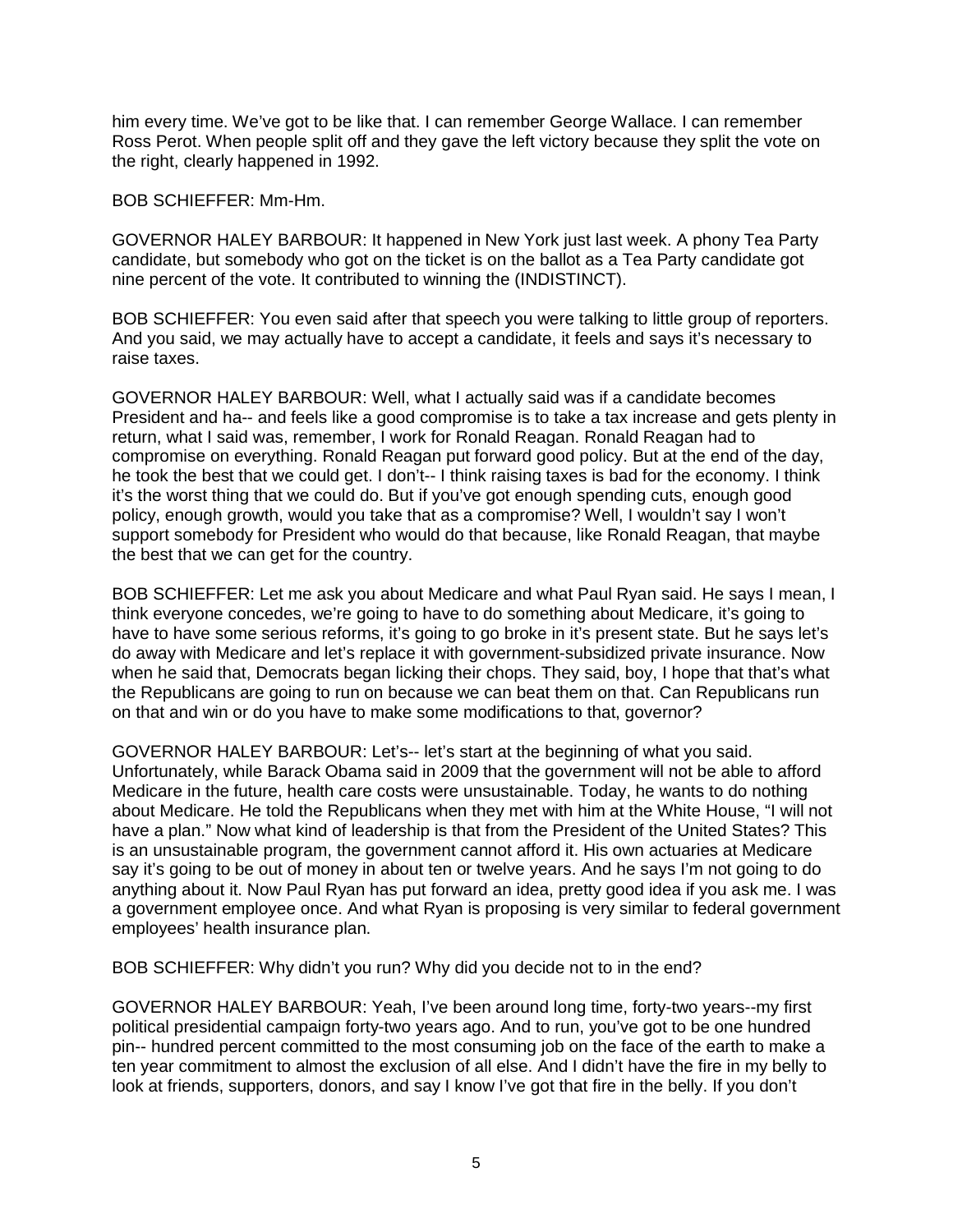know it a hundred percent for sure, you got no business running. It's not fair to the people that help you.

BOB SCHIEFFER: Haley Barbour, it's always a fun to have you here and fun to talk politics with you. I hope you'll come back. And I-- I hope we'll see you again during the campaign.

GOVERNOR HALEY BARBOUR: Thank you, Bob.

BOB SCHIEFFER: We'll be back in one minute with the House Democratic leader Nancy Pelosi to talk to her about some of this bad economic news we got last week.

(ANNOUNCEMENTS)

BOB SCHIEFFER: We welcome to the studio this morning the Democratic leader in the House of Representatives, the speaker of the House when the Democrats had the majority there, Nancy Pelosi. Ms. Pelosi, thank you--

REPRESENTATIVE NANCY PELOSI (overlapping): Good morning.

BOB SCHIEFFER: --so much for coming.

REPRESENTATIVE NANCY PELOSI: Good morning.

BOB SCHIEFFER: You know, the unemployment figures came out and they were worse than expected.

REPRESENTATIVE NANCY PELOSI: Yes.

BOB SCHIEFFER: As you know. Unemployment actually ticked up to 9.1 percent but this was just part of the story.

REPRESENTATIVE NANCY PELOSI: Hm.

BOB SCHIEFFER: A series of numbers that have been really, really bad lately, the number of new jobs created--

REPRESENTATIVE NANCY PELOSI: Hm.

BOB SCHIEFFER: --fifty-four thousand, far fewer than expected. Home prices hit a new low in the first quarter of the year. Home sales are down again. Consumer confidence is down. And gas and food prices are up. I have to say, congresswoman, many of the experts thought the recovery would be well underway by now.

REPRESENTATIVE NANCY PELOSI: Mm-Hm.

BOB SCHIEFFER: But it looks like we're going backwards now, that-- that we may be on the verge of a double-dip recession here. Do you-- do you fear that's what's happened?

REPRESENTATIVE NANCY PELOSI: Well, I think we have to take a careful look at those figures to see. The unemployment numbers are obviously very disturbing. Are they an anomaly as some people suggest, because of the disasters in the South and the Midwest and the rest or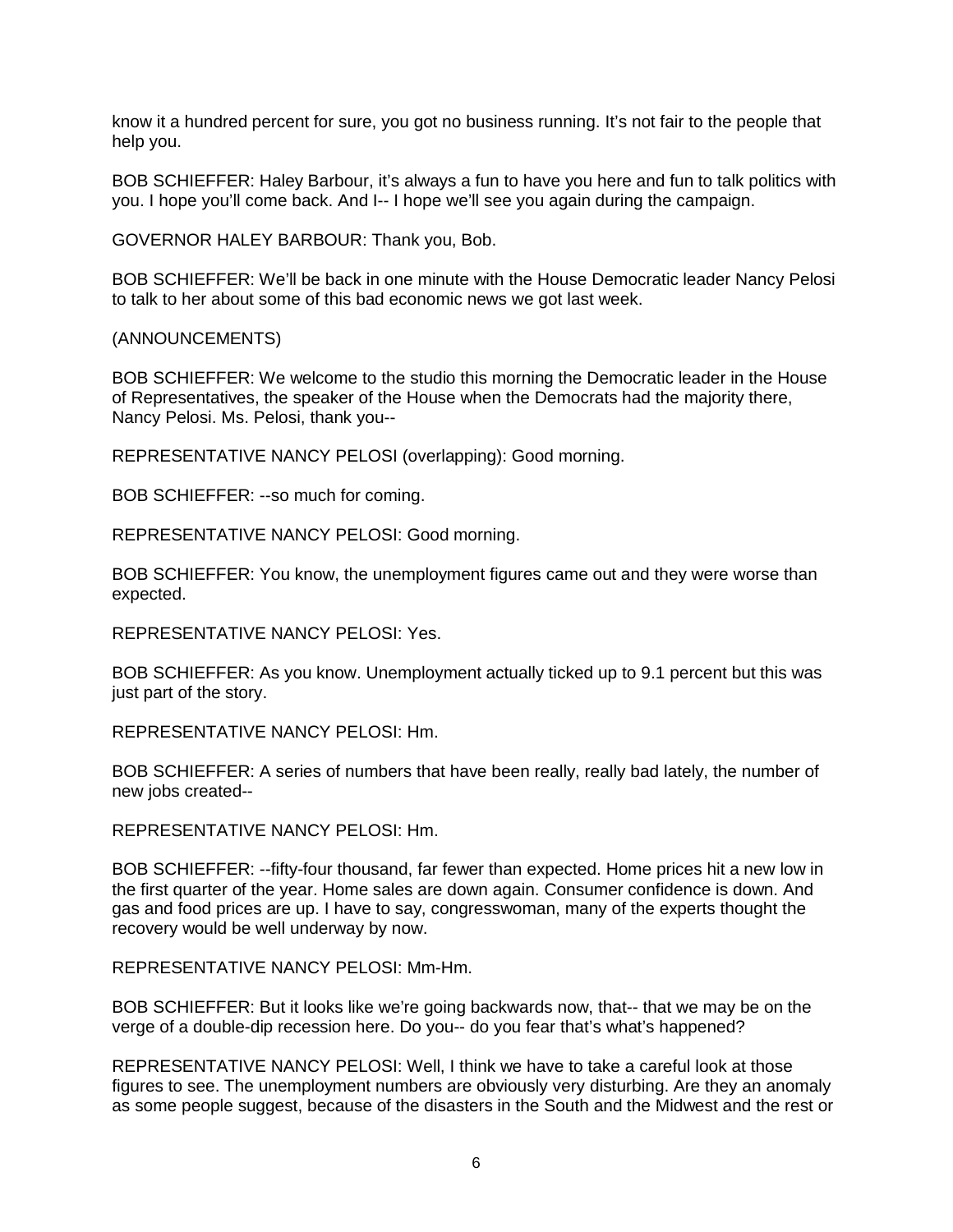is this something systemic that-- that we have to accommodate in a different way? But all of it translates into hardship for America's middle class and they're feeling it very, very severely.

BOB SCHIEFFER: You know Mitt Romney launched his presidential campaign in New Hampshire. And he said basically the President has made the economy worse. Here's-- let's just listen to what he said.

GOVERNOR MITT ROMNEY: This is now his economy. And what he has done has failed the American people. And the borrowing and the spending and the 1.6 trillion dollar deficit, these- these numbers are his, they're on his back and it's why he's going to lose.

BOB SCHIEFFER: So are you and the Democrats going to have to come up to an answer to that?

REPRESENTATIVE NANCY PELOSI: Well first of all, I don't stipulate to that set of facts that Governor Romney just said. Mitt Romney has said because the fact is that this deficit came to us largely from President Bush. But it's no use going there. We have to go forward. It's a question of what-- what is the President and what are those who aspire to be President going to do about the future to create jobs, good paying jobs. What are they going to do about the education of our children, the security of our seniors, the strengthening of the middle class, reducing the deficit-- reducing the deficit?

BOB SCHIEFFER: But the President has been there two-and-a-half years.

REPRESENTATIVE NANCY PELOSI: Mm-Hm.

BOB SCHIEFFER: I mean, why hadn't he done that yet?

REPRESENTATIVE NANCY PELOSI (overlapping): Well, he's done a great deal of it.

BOB SCHIEFFER: What's happened?

REPRESENTATIVE NANCY PELOSI: I think if he hadn't taken the actions he did that the situation would be worse. He pulled us from the brink of a financial crisis, from an economic crisis. And now we have to dig out of a deep-- a-- a deep debt. And-- and we have to also make it clear that we're not getting into this situation again.

BOB SCHIEFFER: You were talking in a kind of a different way when unemployment went to five percent under George Bush. What you said then that Americans are struggling with skyrocketing energy prices, gas is only three dollars a gallon then. And you said this morning, this is January 4, 2008, "This morning's jobs report confirms what most Americans already knew--President Bush's economic policies have failed our country's middle class." I mean, aren't Republicans entitled to say, you know, if then gas was three dollars and unemployment was five percent and-- and-- and the President has failed the American people, don't they have a right to say that this President has failed the American people?

REPRESENTATIVE NANCY PELOSI: Well, if you want to go into the past, we can talk about the past all you want. The public wants to know about the future. What are you going to do to create jobs, good-paying jobs in our country?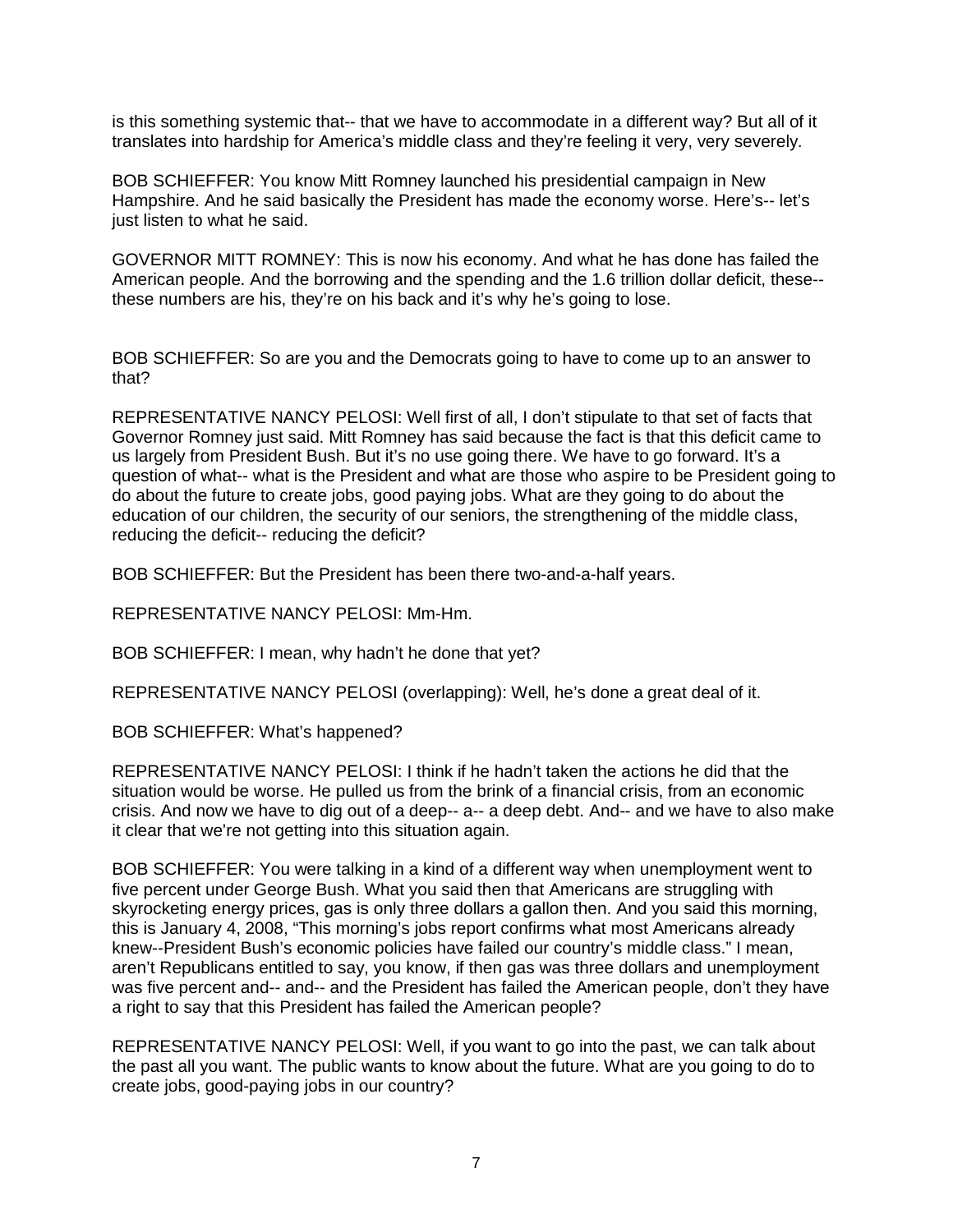BOB SCHIEFFER (overlapping): Well, what are you going to do?

REPRESENTATIVE NANCY PELOSI: Well, as I said what the President has done has improved the situation from where it may have been.

BOB SCHIEFFER: But the fact is the Congress has been in session since January and it's done basically nothing.

REPRESENTATIVE NANCY PELOSI: Well you can talk to Mister Boehner about that.

BOB SCHIEFFER: So it's all their fault, it's not your fault?

REPRESENTATIVE NANCY PELOSI: Well, no. I mean, they set the agenda. We have said everyday that they're there, another day goes by and there isn't a jobs agenda or a jobs bill that has come to the floor. But again, it's about how we can work together to go forward. The-- these issues are bigger than politics. They're bigger than elections.

BOB SCHIEFFER (overlapping): Well, yes.

REPRESENTATIVE NANCY PELOSI: It's about the country that we will live in. And that-- what you'll see in the election as we-- we go forward is one vision of America that's encompasses the Republican budget plan that-- that abolishes Medicare, that-- that makes college almost unaffordable for nearly ten million chil-- people, and the young people in our country. That takes us deeper into debt and does not create jobs, or you can talk about an agenda that is about making it America, investing in education, innovation and the rest. And that's what campaigns are about. But I-- I-- I completely agree with you. Five months of this new Congress we haven't seen a jobs agenda come forth from the Republicans.

BOB SCHIEFFER: Do you think you're any closer to coming some kind-- some kind of agreement with the Republicans on anything right now than say, you were in January?

REPRESENTATIVE NANCY PELOSI: Well, I would certainly hope so because we--

BOB SCHIEFFER (overlapping): And when would be that be?

REPRESENTATIVE NANCY PELOSI: Well, we have what-- what it has to be and then we can work back from there. What it has to be and what the American people want from us, they-- you know, you keep going back to '05 and this and that and I-- and I'm-- you want me to respond to that and I respond.

BOB SCHIEFFER: I'm asking you about now with-- with respect--

REPRESENTATIVE NANCY PELOSI (overlapping): Yeah, no but you went back to '05.

BOB SCHIEFFER (overlapping): Well, yes.

REPRESENTATIVE NANCY PELOSI (overlapping): So the people don't want to hear about '05. They want to hear about the future and the-- as you know--

BOB SCHIEFFER (overlapping): I think they want to hear about the now.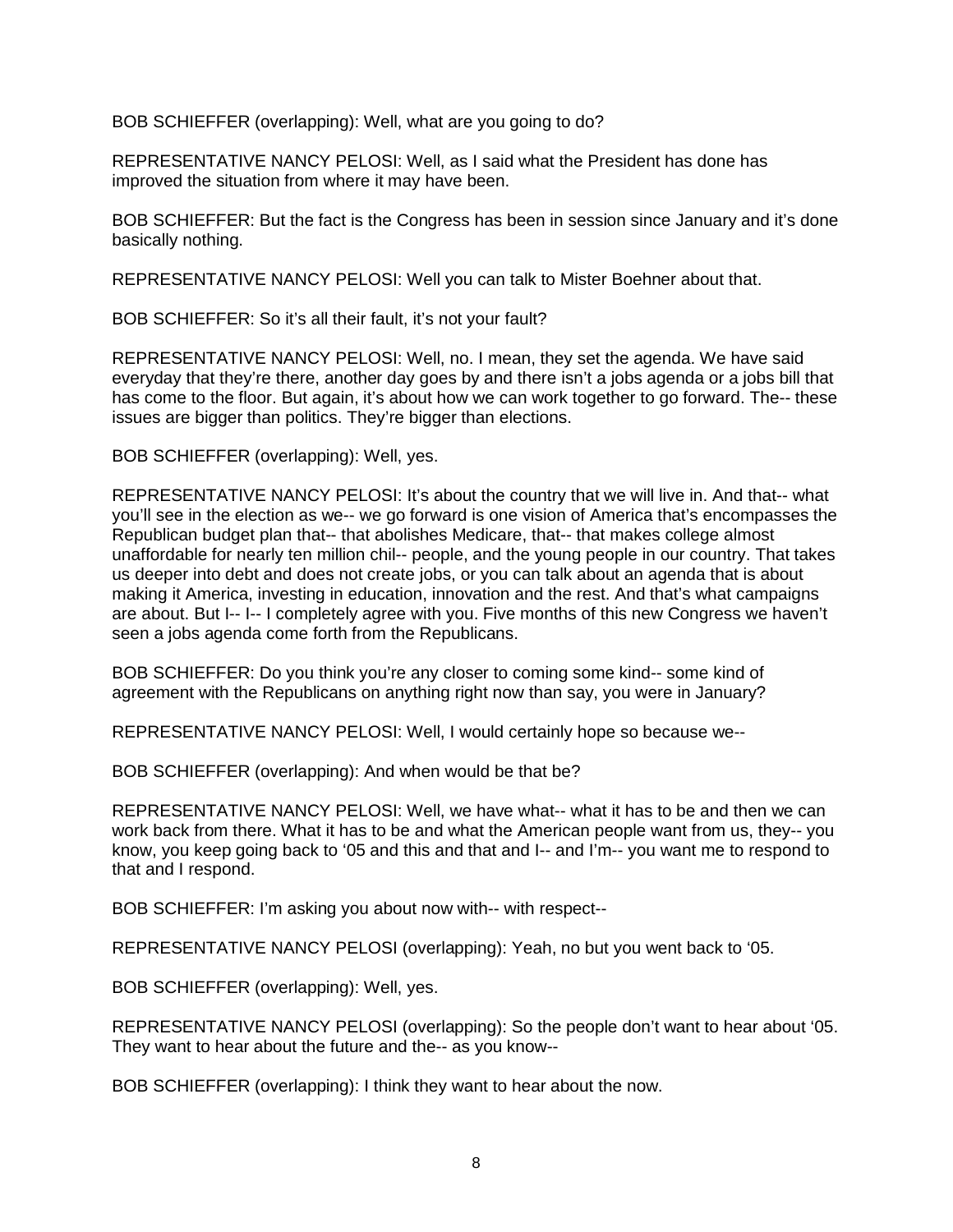REPRESENTATIVE NANCY PELOSI (overlapping): They want to hear about the future.

BOB SCHIEFFER (overlapping): I think they want to hear about the now. I think they want to know why aren't you doing anything now. I mean we keep talking about well we don't want to talk about the past. We have to talk about the future. But in the meantime in between time, nothing is getting done.

REPRESENTATIVE NANCY PELOSI (overlapping): Well, it--

BOB SCHIEFFER (overlapping): Nobody is agreeing with anybody on anything.

REPRESENTATIVE NANCY PELOSI: I understand that. So we're not in the majority in the House. And so you're saying to me why haven't we brought something to the floor to create jobs? I think that's a better question asked to the Republicans because they control the agenda. But what we do have to do and we can engineer back from there, we must not default on our loan. So we' going to have to raise the debt limit.

BOB SCHIEFFER: Moody's bond rating service warned this week that America's credit rating can be downgraded if a deal on the debt ceiling is not reached in a matter of weeks. Could you come to an agreement with the Republicans on debt reduction if they took Medicare off the table?

REPRESENTATIVE NANCY PELOSI: There is a-- a bipartisan discussion going on that is civil and constructive. And that they've come to some areas where they can possibly reach agreement. But that nothing is agreed to until everything is agreed to. But I'll-- I-- I-- I welcome this line of questioning because this is a place where we are looking to how we go forward with a-- a sound fiscal policy to reduce the deficit. And-- and I-- I could never support any arrangement that reduces benefits from Medicare.

BOB SCHIEFFER: All right.

REPRESENTATIVE NANCY PELOSI (overlapping): Absolutely not.

BOB SCHIEFFER: Let me ask you a little bit about Medi-- Medicare. Obviously as we all know the House Republicans want to replace it with government-subsidized private insurance. Can Democrats win in 2012 by just saying no to that?

REPRESENTATIVE NANCY PELOSI: I think the party is going to say to the American people, to middle class, we want to create jobs, good-paying jobs so that you can provide for your families. It's about M--the middle class, about Medicare.

BOB SCHIEFFER: Mm-Hm.

REPRESENTATIVE NANCY PELOSI: No reduction in benefits in Medicare.

BOB SCHIEFFER (overlapping): But--

REPRESENTATIVE NANCY PELOSI: And it's about make it in America again about jobs for the middle class, good-paying jobs for the middle class. I think that is an agenda that can win. The--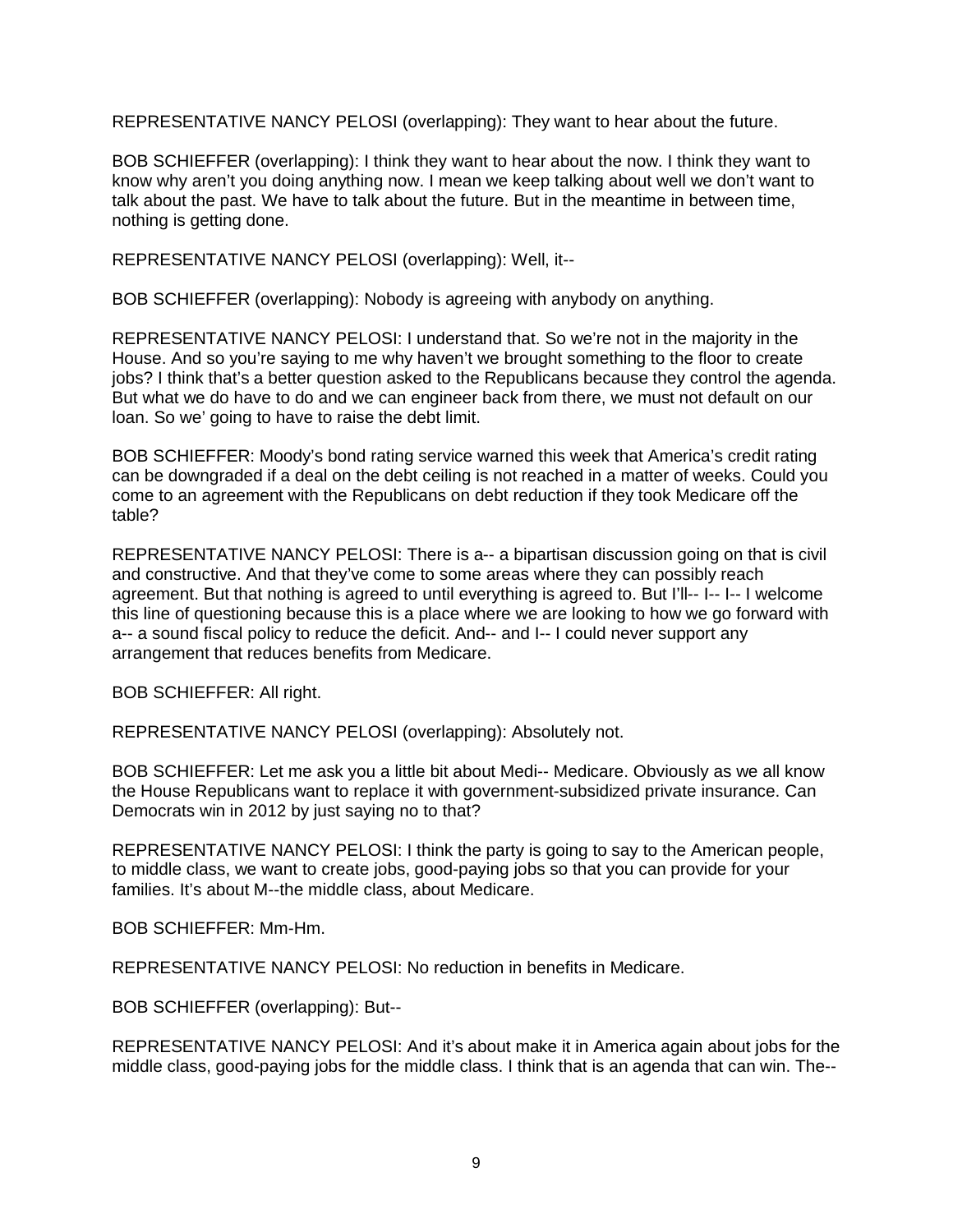BOB SCHIEFFER: Don't you-- let me just interrupt you. Don't you have to though give some plan or some idea of how you're going to reform Medicare because we all know it can't sustain as it is.

REPRESENTATIVE NANCY PELOSI: Well, we in our health care bill as you probably know saved half a trillion dollars in Medicare. We had a half a trillion dollars in savings there which we plowed back into improved benefits for seniors in terms of prescription drugs but even more important than that, we made it stable for about ten years into the-- added ten years of solvency into the future.

BOB SCHIEFFER: Mm-Hm.

REPRESENTATIVE NANCY PELOSI: That was-- that was a big start. The Republicans want to overturn that. That's one of the fights that we are having because we want to have those savings to keep Medicare solvent.

BOB SCHIEFFER: Is what you're telling me you've already done what needs to be done in Medicare.

REPRESENTATIVE NANCY PELOSI: Well, I think that we can-- I give the secretary of HHS the power to renegotiate for lower prices. That would save billions and billions and billions of dollars. I think that any fraud that is associated with Medicare has to be addressed. But that's already a given. We didn't prevail in the bill on negotiating for lower prices. But that's a very important place to go to do that. So if you're talking about lowering the cost, what ideas do people have? We have some. If you're talking about reducing the benefits, that's a non-starter.

BOB SCHIEFFER: Well, you've got some interesting days and weeks and months ahead of you.

REPRESENTATIVE NANCY PELOSI: Yes.

BOB SCHIEFFER: Miss Pelosi, we always enjoy having you here.

And we'll be back in a moment with some final thoughts.

## (ANNOUNCEMENTS)

BOB SCHIEFFER: Finally, a little family news here. Monday, we turn a new page at CBS News. Scott Pelley becomes the anchor of the CBS EVENING NEWS. Not many people have had the job. And Scott is a good man for it. I sort of watched him grow up here. Actually, I watched most of the people here grow up. No one who was in the Washington bureau when I came here in 1969 is still here. So they're all newcomers to me. But here's the part I like. Scott was telling somebody the other day that since coming here in 1989, he has never had an anchor job. So he was a little nervous about taking this one. Well, I think that makes him more qualified. Too many people in TV these days get their suntans from the studio lights. Not Scott. He hasn't spent much time in the studio. He stayed out there where the news was and still is. Whether it was asking tough questions at the White House or in the trenches with the troops in Iraq or traveling to God knows where, if there was a news story you would usually find Scott there. Which is probably why since he joined 60 MINUTES in 2004 half of all the awards won by that prestigious broadcast were stories that he reported. So I won't be worrying about Scott handling an anchor